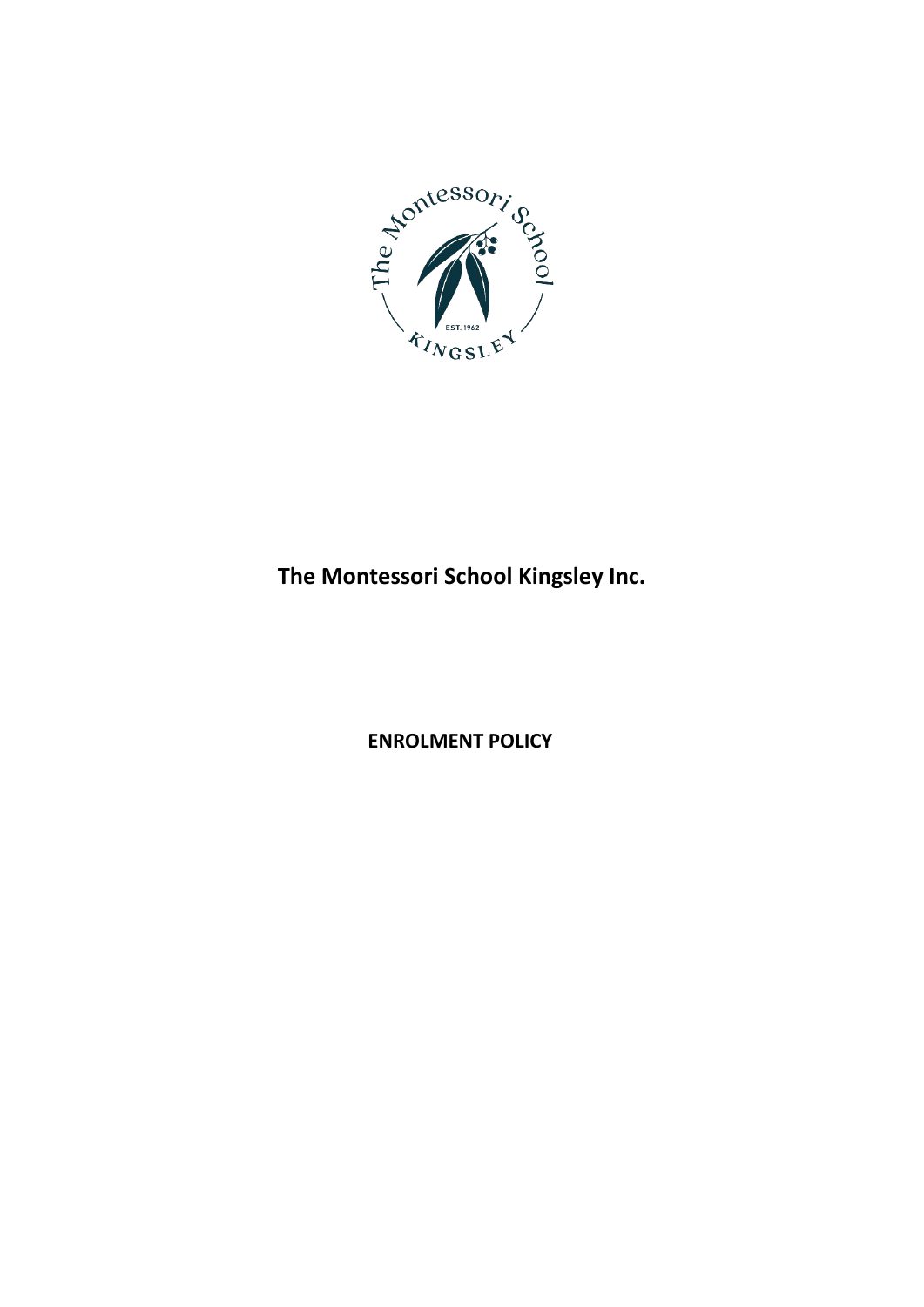# **Version Management**

| <b>Version</b> | Date                      | <b>Changes Made</b>                                                                                                        | <b>Author of</b> | <b>Ratified by</b>    |
|----------------|---------------------------|----------------------------------------------------------------------------------------------------------------------------|------------------|-----------------------|
|                | <b>Published/Reviewed</b> |                                                                                                                            | <b>Changes</b>   | <b>School Council</b> |
|                | 2004                      |                                                                                                                            |                  |                       |
|                | 2006 - 2018               | <b>Reviewed Biennially</b>                                                                                                 | Principal        |                       |
|                | 2019                      | <b>Student Code of Conduct Added</b>                                                                                       | Principal        |                       |
|                |                           | <b>Added Immunisation Criteria to</b><br><b>Policy and updated Enrolment</b><br>Form as per Public Health Act<br>(2016) WA | Principal        | 21/09/2019            |
|                |                           |                                                                                                                            |                  |                       |
|                |                           |                                                                                                                            |                  |                       |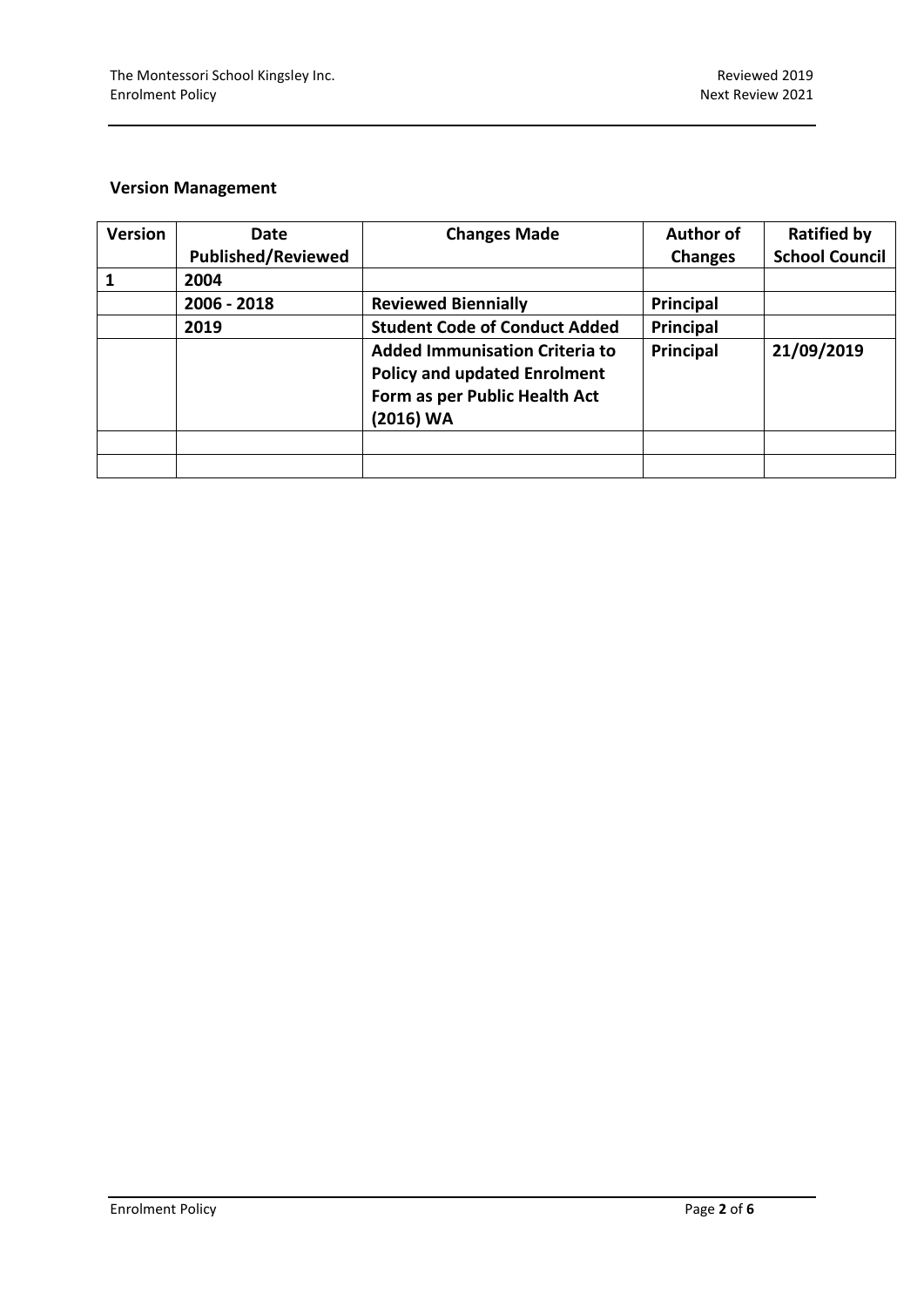The Montessori School utilises an admission process that ensures parents are informed about the nature of Montessori education, the partnerships involved and the commitment required to enrol in the school. As part of the information process a parent must attend Classroom Observation and Open Days.

The Montessori School does not discriminate in its Enrolment Policy or Procedure on the basis of race, religion, gender or disability.

# **Purpose:**

The purpose of this policy is to clarify the rational, criteria and process of enrolment.

# **Enrolment Policy:**

- 1. Information available on the School's website includes:
	- Application Procedure
	- Fees and conditions information
	- Application for Interview Form
	- Bank details for Application Fee
- 2. On receipt of a completed Application for Interview Form and payment of the nonrefundable application fee an interview will be arranged. On request, observation will be arranged. Invitation to observe the school, to take a guided tour through the school, to attend interviews or to arrange a trial period does not constitute an offer of enrolment place.
- 3. Interviews will be conducted by the Principal. Both parents should attend. Children four years and over must attend the interview.
- 4. Interview should attempt to establish:
	- commitment to Montessori education
	- willingness to co-operate with the school
	- compatibility between home and the school
	- why a Montessori environment is desired
	- parent understanding of the school's philosophy regarding
	- discipline
	- reporting
	- compatibility requirements
- 5. The decision on whether to offer enrolment or a place on the waiting list may be made after the interview. Parents may be asked to gain further information about the nature of Montessori education and then attend a second interview. The offer is made formally by letter.
- 6. Enrolment places are offered according to the Montessori School Enrolment Criteria and in compliance with all legal requirements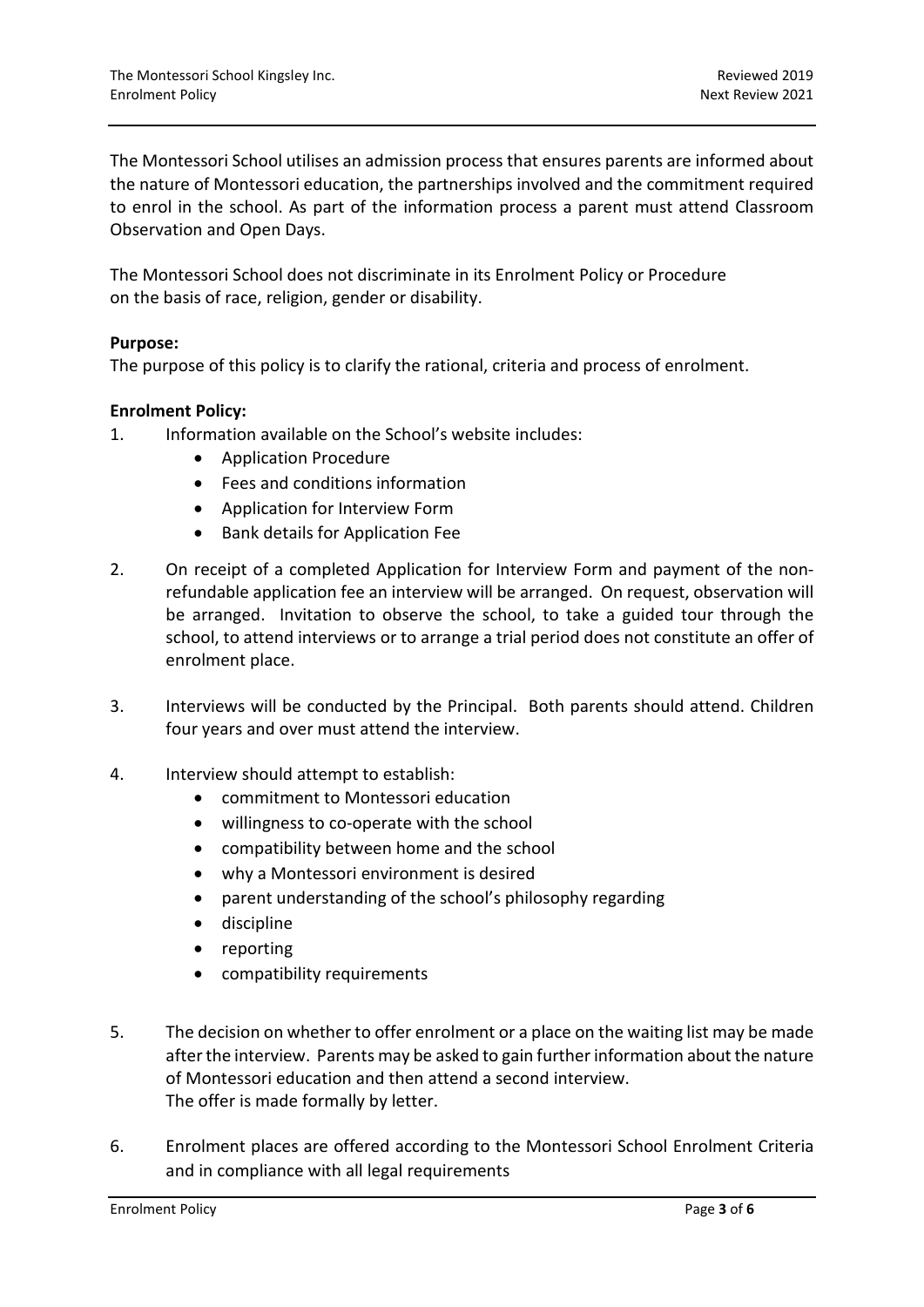#### **7. Montessori School Enrolment Criteria**

- developmental readiness
- sibling priority
- position on the waitlist
- age of the child when entered on the waitlist
- demonstrated commitment to Montessori education
- compatible home environment
- compatible school background
- transfer from another Montessori School.
- when all factors are equal, the date of application determines priority. However, the Principal may take individual circumstances into account when making a determination.

#### **8. Immunisation Criteria for Enrolment**

The Montessori School will collect immunisation status at the time of enrolment for all students.

#### **Students enrolling in Pre- Kindergarten and Kindergarten:**

The school will only enrol those students;

- Whose AIR Immunisation History Statement is dated no more than two months old and is "up-to date"; or
- Who are following an approved catch-up schedule as indicated on the child's AIR Immunisation History Form that is dated no more than six months old; or
- The Principal is satisfied the child is exempt because of a particular family circumstance and the Principal has completed the Exemption Eligibility Form available at ww2.health.gov.au/immunisationenrolment

# **Students currently enrolled into a Pre- Kindergarten age group at the school:**

Students must have one of the following to allow the students progression into the Kindergarten age group.

- An AIR Immunisation History Statement is dated no more than two months old and is "up-to date"; or
- Who are following an approved catch-up schedule as indicated on the child's AIR Immunisation History Form that is dated no more than six months old; or
- The Principal is satisfied the child is exempt because of a particular family circumstance and the Principal has completed the Exemption Eligibility Form available at ww2.health.gov.au/immunisationenrolment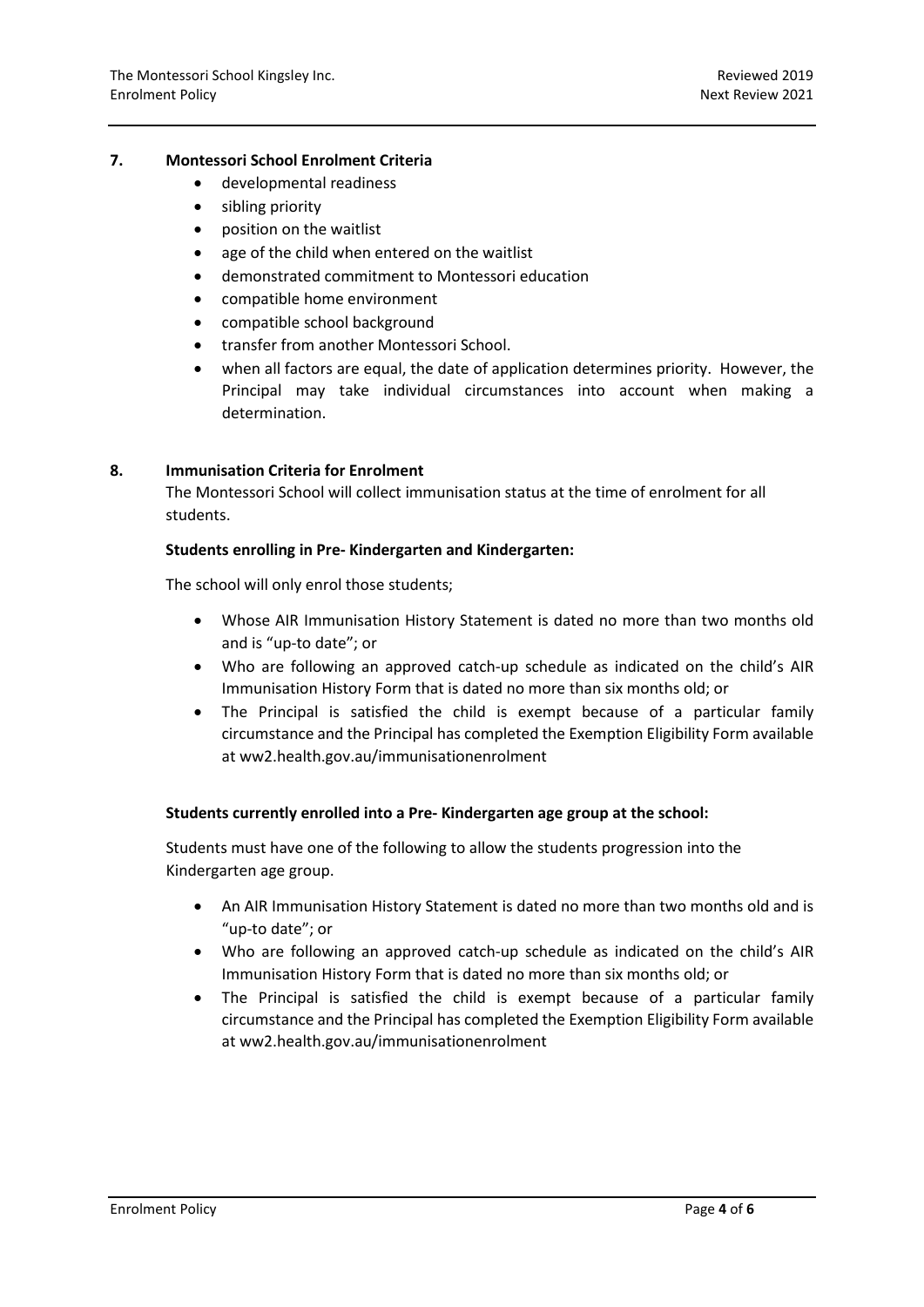# **The School will:**

- Report the immunisation status of enrolled children with an immunisation status of 'not up to date when requested to do so by the Chief Health Officer.
- Report a child who has or is reasonably suspected to have contracted a vaccine preventable notifiable infectious disease, to the Chief Health Officer when directed to do so
- Not permit a child to attend or participate in the school's educational programme for Pre-kindergarten and/ or Kindergarten age groups if the child has not been immunised against a vaccine-preventable notifiable infectious disease, when directed to do so by the Chief Health Officer
- Close the whole or part of the School in order to limit or prevent the spread of a vaccine-preventable notifiable infectious disease, when directed to do so by the Chief Health Officer.

# **9. Residency Criteria for Enrolment**

- The Montessori School will collect a birth certificate for all students at the time of enrolment to confirm date of birth and eligibility for government funding.
- Additional residency documentation will be collected in the following cases:
	- o For students born overseas proof of the student's Australian Citizenship or Visa is required. This additional documentation can be the student's Australian Citizenship Certificate, student's Australian Passport or Visa Grant Notice.
	- o For students born in Australia, younger than 10 years old and with both parents born overseas proof of the student's Australian Citizenship or Visa is required. This additional documentation can be the student's Australian Citizenship Certificate, student's Australian Passport, parent's Australian Citizenship Certificate (issued prior to the student's birth) or parent's Permanent Residence Visa Grant Notice (issued prior to the student's birth).
- 10. After enrolment, information relevant to child's start at school will be sent to parents.
- 11. Entry to the school is at the beginning of a term. Pre-Primary classes adhere to the Montessori principle of staggered entry to assist each new child in the class to adjust to the new environment. A probationary period of one term will apply to all new students.
- 12. Requests by parents for deferred entry are generally not granted, but each case will be considered on its merits. The School may apply a holding fee or return the child to the waiting list. Requests for deferred entry must be made in writing to the Principal. The School may advise a deferred start, in which case a place will be held without the imposition of fees until the entry date is given by the Principal.